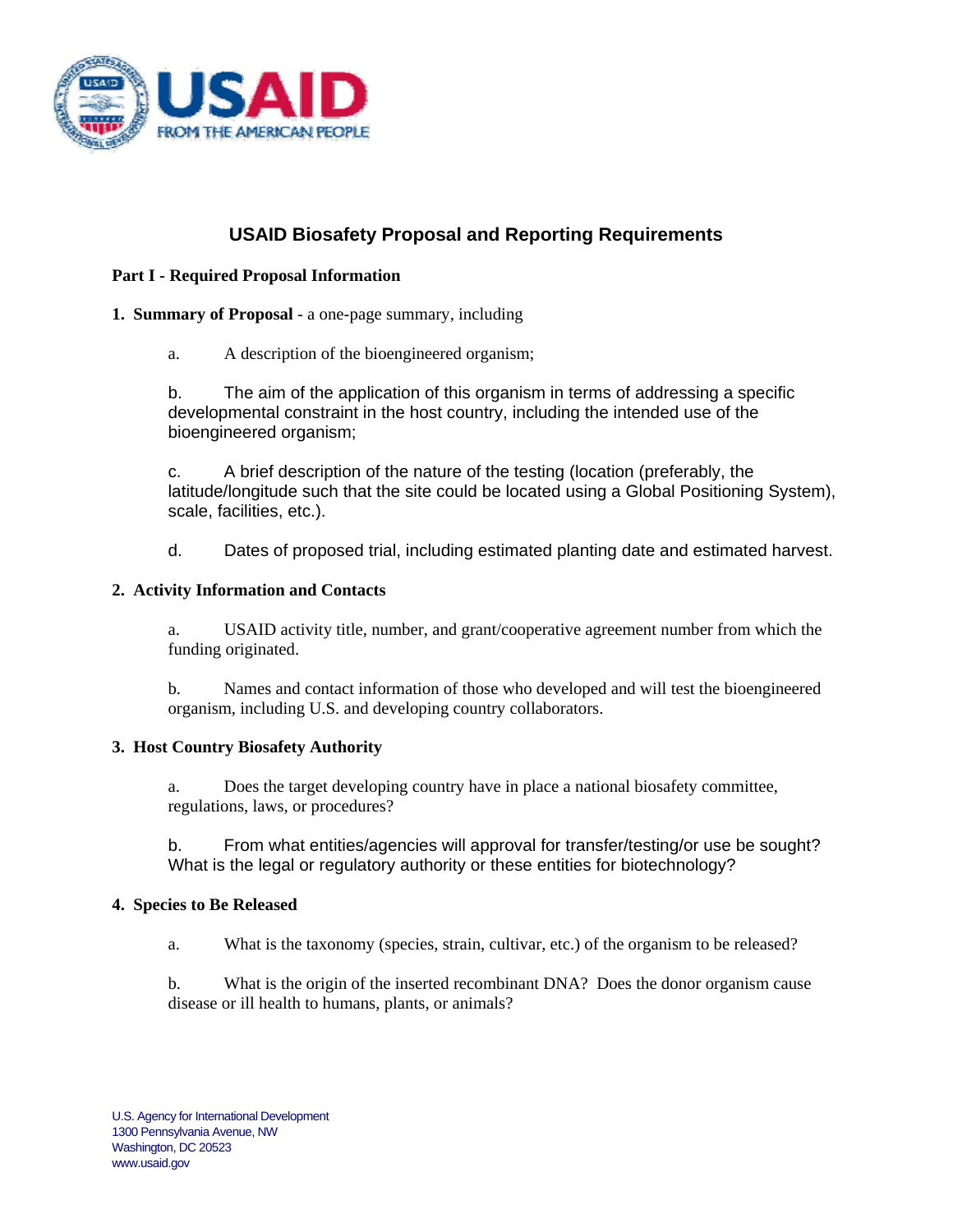c. Is the parent organism or the bioengineered organism capable of causing disease or other ill health (such as toxicity) in humans, plants, or animals? If so, what is the nature of the harm?

 d. Has the same bioengineered organism been approved for release in the U.S. or other countries? If so, specify where.

#### **5. Genetics of the Bioengineered Organism**

 a. Describe the genetic modifications made and the extent to which the modifications have been characterized (location of insert, number of copies, presence of laboratory and field markers in the construct, level of expression, etc.).

 b. Is the genotype of the bioengineered organism potentially unstable? Is there evidence of the stability of the genetic change or frequency of reversion of the genetic change?

 c. What was the means of introducing the recombinant DNA? If a vector was used, can the vector transfer to other hosts? Is the vector present in the final construct, and if so, in what form (integrated or extra-chromosomal)?

#### **6. Phenotype of the Bioengineered Organism**

 a. How does the genetic modification change the following phenotypic characteristics of the organism to be released? Present data to demonstrate the effect of the modification, including level of expression and regulation of the genetic insert:

 i) morphological or structural characteristics ii) physiological or biochemical processes iii) growth and survival iv) reproductive and dispersal processes

b. What secondary phenotypic effects may be anticipated as a result of the modification?

 c. Does the modified trait confer a selective advantage over the parent organism under certain conditions?

#### **7. Ecological Considerations**

 a. What is the natural range of the parent organism? Is it exotic to the country in which the bioengineered organism will be tested?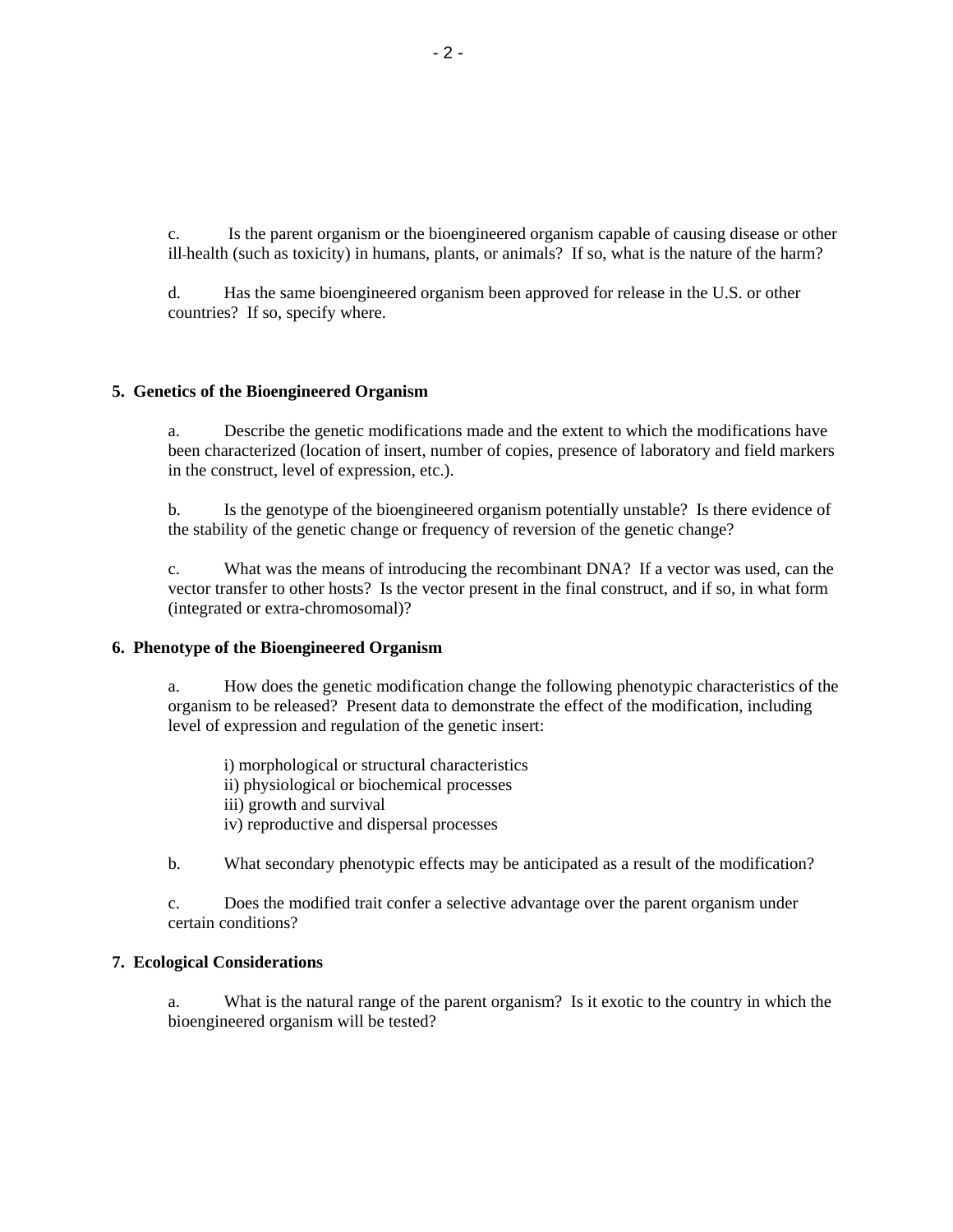b. What is the distribution of the parent organism in the country in which the bioengineered organism will be tested and is the parent organism already present at or near the site?

c. Are there any known predators or parasites of the organism in the country of testing?

 d. Describe the method of reproduction and dispersal of the parent organism, including parameters of the range of dispersal and potential for interbreeding with other species or wild relatives.

 e. Could the release of the bioengineered organism affect the function of the parent organism in the environment (positive or negative functions of the organism)?

 f. Is there any experimental or predictive evidence that the genetic modification affects or may affect the reproduction, growth rate, survival time, or range of the bioengineered organism compared to the parent organism?

 g. Is the bioengineered organism likely to be able to establish in the open environment outside the release site?

h. What are the potential interactions and resulting impacts of the bioengineered organism with endemic flora and fauna?

 i. What is the capability of the bioengineered organism to disperse from the release area and what is the dispersal mechanism? Can the parent organism form long-term survival structures such as seeds or spores?

### **8. Containment Procedures**

a. Describe the destination of the release (greenhouse, growth chambers, laboratory, or field) and the size of the trial (area of land, number of plants or animals in the trial).

 b. Describe the features of the test site physical environmental that may minimize any undesirable effects (contamination, escape, accidental release, or dissemination of the bioengineered organism). This would include the size of the site versus size of area planted with bioengineered crop, any border rows (number and depth), any fencing or other physical containment, or any natural features related to containment.

 c. Describe the site supervision procedures and any safety procedures undertaken by the staff.

 d. How close is the site to population centers, centers of agricultural activity, or wildlife areas that might affect, or be affected by, the release?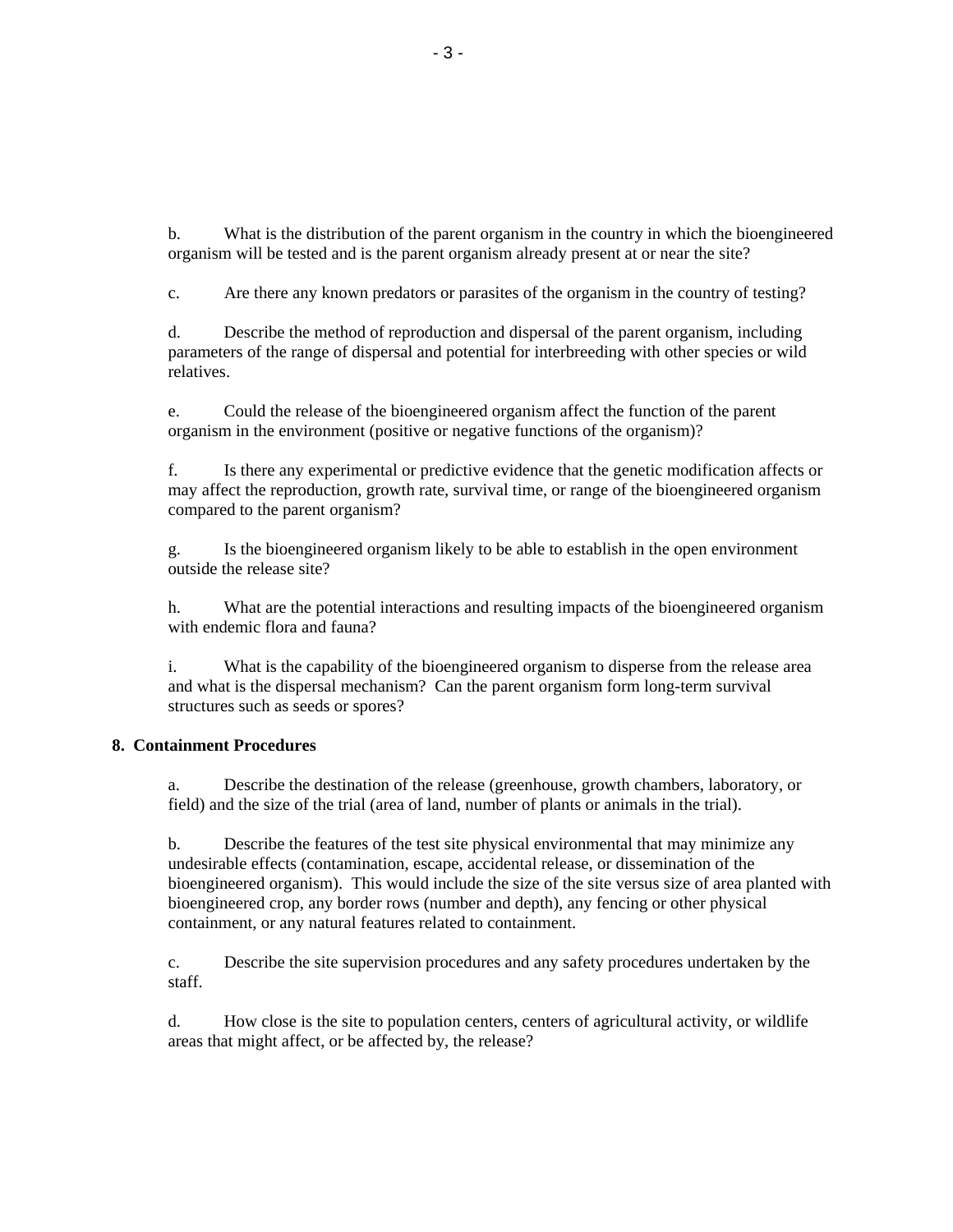e. Describe the techniques for monitoring the presence of bioengineered organisms or transferred genetic material beyond the primary test site.

 f. Will the bioengineered organism remain in the environment after the release? If so, for what expected period of time? What are the potential consequences or its persistence?

g. Describe the proposed method of final disposition of the bioengineered organism.

#### **9. Pesticide Procedures**

- a. Is the use of any type of pesticide being considered (including fungicides, fumigants, herbicides or insecticides).
- b. If yes, a Pesticide Evaluation Report and Safe Use Action Plan (PERSUAP) must also be prepared in accordance with USAID Pesticide Procedures found at 22 CFR 216 .3(b)). The following information must be provided:
	- i. The USEPA registration status of the requested pesticide;
	- ii. The basis for selection of the requested pesticide;
	- iii. The extent to which the proposed pesticide use is part of an integrated pest management program;
	- iv. The proposed method or methods of application and application rate, including availability of appropriate application and safety equipment;
	- v. Any acute and long-term toxicological hazards, either human or environmental, associated with the proposed use and measures available to minimize such hazards;
	- vi. The effectiveness of the requested pesticide for the proposed use;
	- vii. Compatibility of the proposed pesticide with target and nontarget ecosystems;
	- viii. The conditions under which the pesticide is to be used, including climate, flora, fauna, geography, hydrology, and soils;
	- ix. The availability and effectiveness of other pesticides or nonchemical control methods;
	- x. The requesting country's ability to regulate or control the distribution, storage, use and disposal of the requested pesticide;
	- xi. The provisions made for training of users and applicators; and
	- xii. The provisions made for monitoring the use and effectiveness of the pesticide.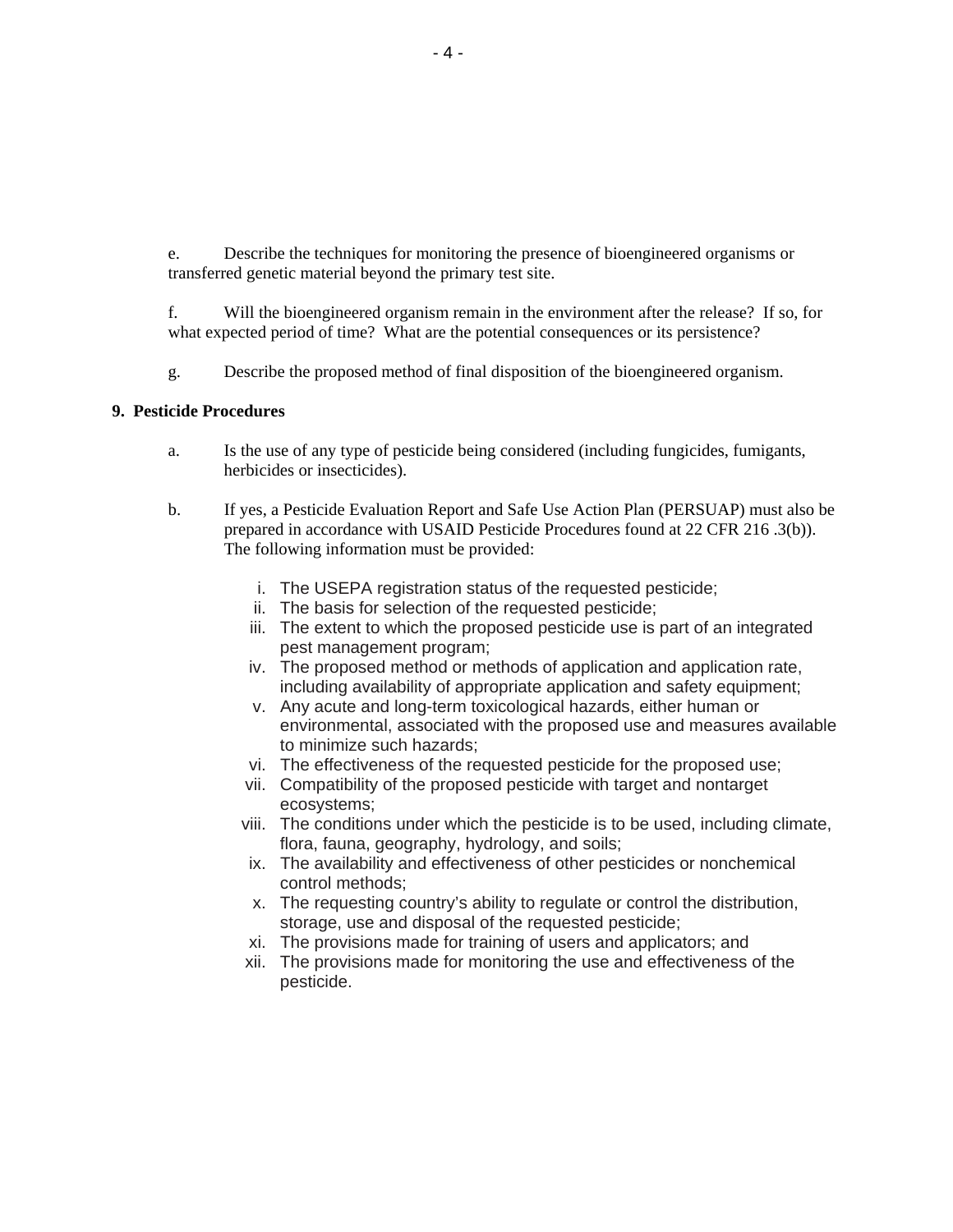### **Part II - End of Trial Report**

#### **1. Activity Information and Contacts**

 a. USAID activity title, number, and grant/cooperative agreement number from which the funding originated.

 b. Names and contact information on those who will develop and test or use the bioengineered organism, including U.S. and developing country collaborators.

### **2. Location of Trials or Use**

- **3. Dates of Completed Activities** (date of commencement and completion)
- **4. Summary Report** including the following information:
	- a. What monitoring procedures were undertaken?
	- b. Were the aims of the testing achieved? Describe.
	- c. Were there any unexpected effects or incidents?

 d. Are there any bioengineered organisms or organisms remaining at/within the test site/subject? If so, how many and what will be the fate of these products or organisms?

e. Do the results suggest that the project be continued? If so, what are the future plans?